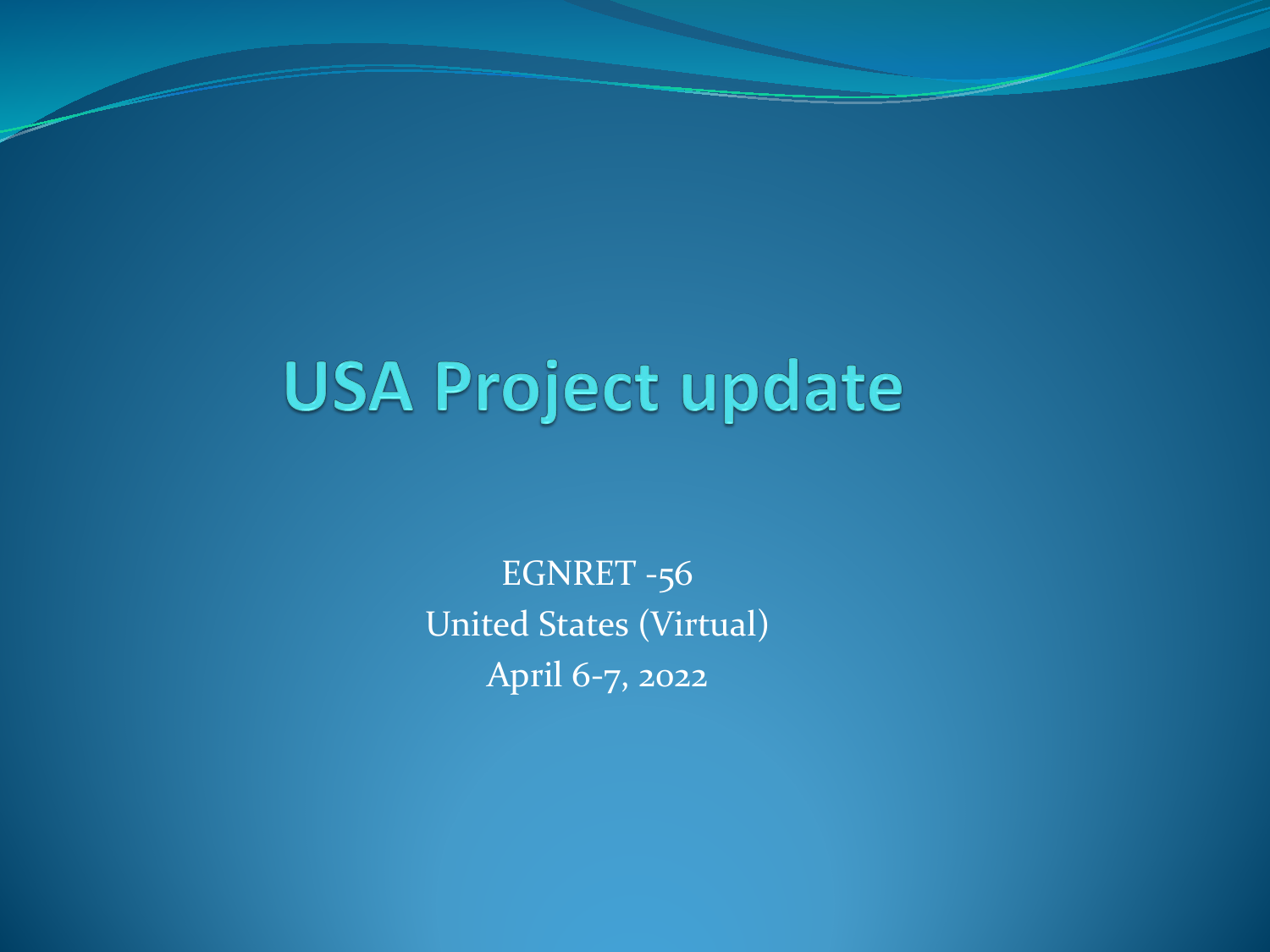**EWG 06 2019A: APEC Workshop on University Collaboration to Support Data Gathering and Analysis in Energy Efficiency and Renewable Energy**

**Proposing APEC economy:** USA

**Co-sponsoring economies:** Thailand, Philippines, Chinese Taipei,

Australia

**APEC forum:** EWG/EGEEC & EGNRET

**Expected start date:** August 2019

**End date: December 2021**

**Expected project cost(USD):** 140,000 APEC (USD): 100,000 ASF/EE

**Project Overseer:**

Kathleen Purvis-Roberts

Professor of Chemistry & Environmental Science

Claremont McKenna College

Claremont, California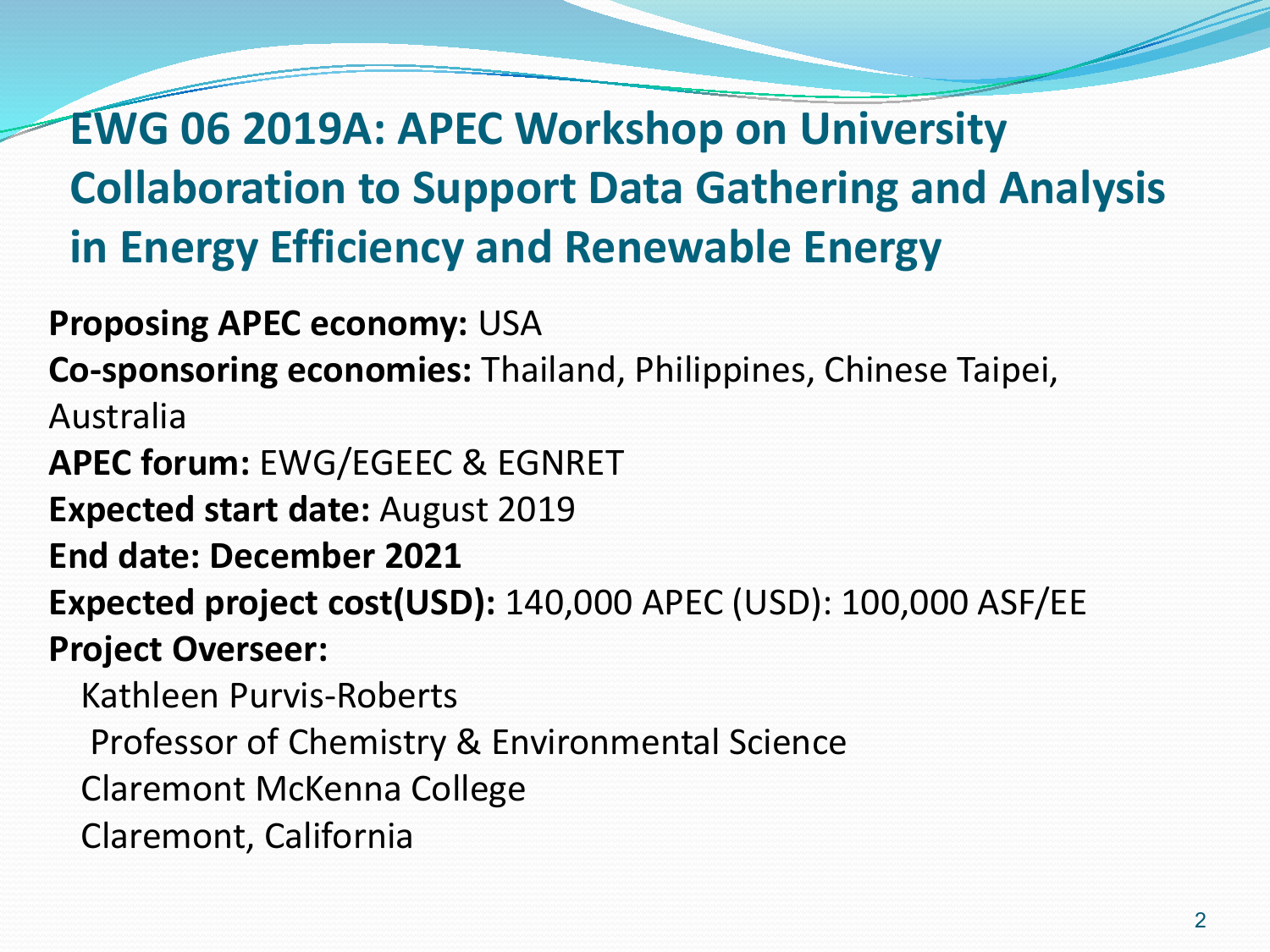## The three key objectives promote information sharing and capacity building across APEC universities

### • Project Objectives

- 1. Build the capacity of workshop participants by developing a network between the EWG, APERC, and University faculty in APEC economies.
- 2. Share examples of collaborative projects by Universities in APEC economies that address the APEC energy efficiency and renewable energy goals.
- 3. Develop project ideas, between the policymakers and University faculty in APEC economies, as project-based courses that will help inform energy efficiency and renewable energy goals.
- Virtual Workshop 8-9 June 2021, was organized by Claremont McKenna College, California, United States, and King Mongkut's University of Technology Thonburi, Thailand
- There were 36 participants from 18 economies
- Status: Completed, awaiting APEC publication number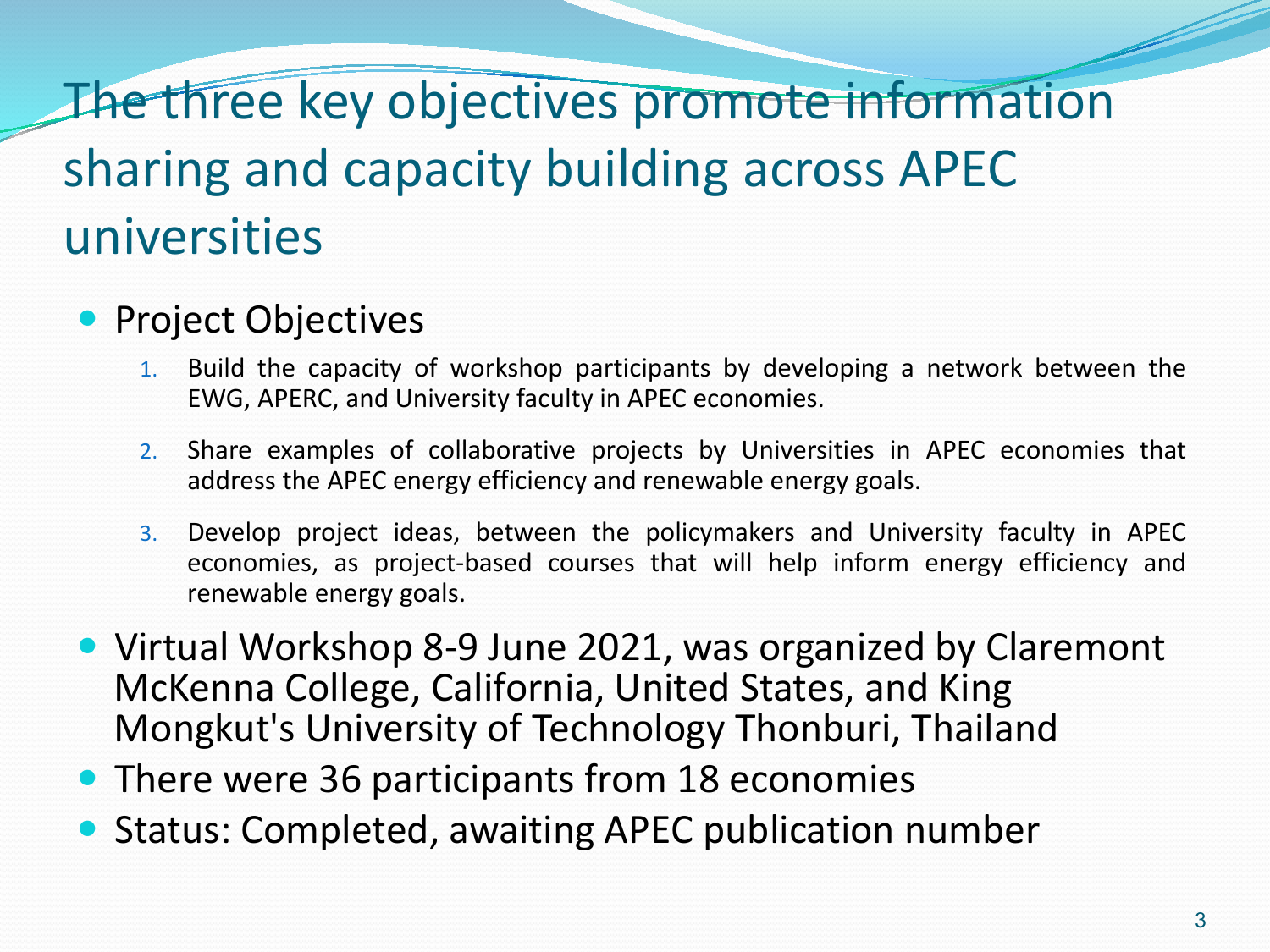## **EWG 03 2020S: The Role of Integrated Distribution System Planning in Maximizing the Use of Distributed Energy Resources and Resiliency in the APEC Region**

**Proposing APEC economy:** USA **APEC forum:** EWG/ERTF & EGNRET **Co-sponsoring economies:** Australia, Canada, Hong Kong China, Thailand, Philippines, Chinese Taipei, **Expected start date:** August 17, 2020 **End date:** December 15, 2021 **Self-Funded- Total project cost(USD):** 150,ooo **Project Overseer:**

Cary Bloyd Senior Advisor Pacific Northwest National Laboratory Richland, Washington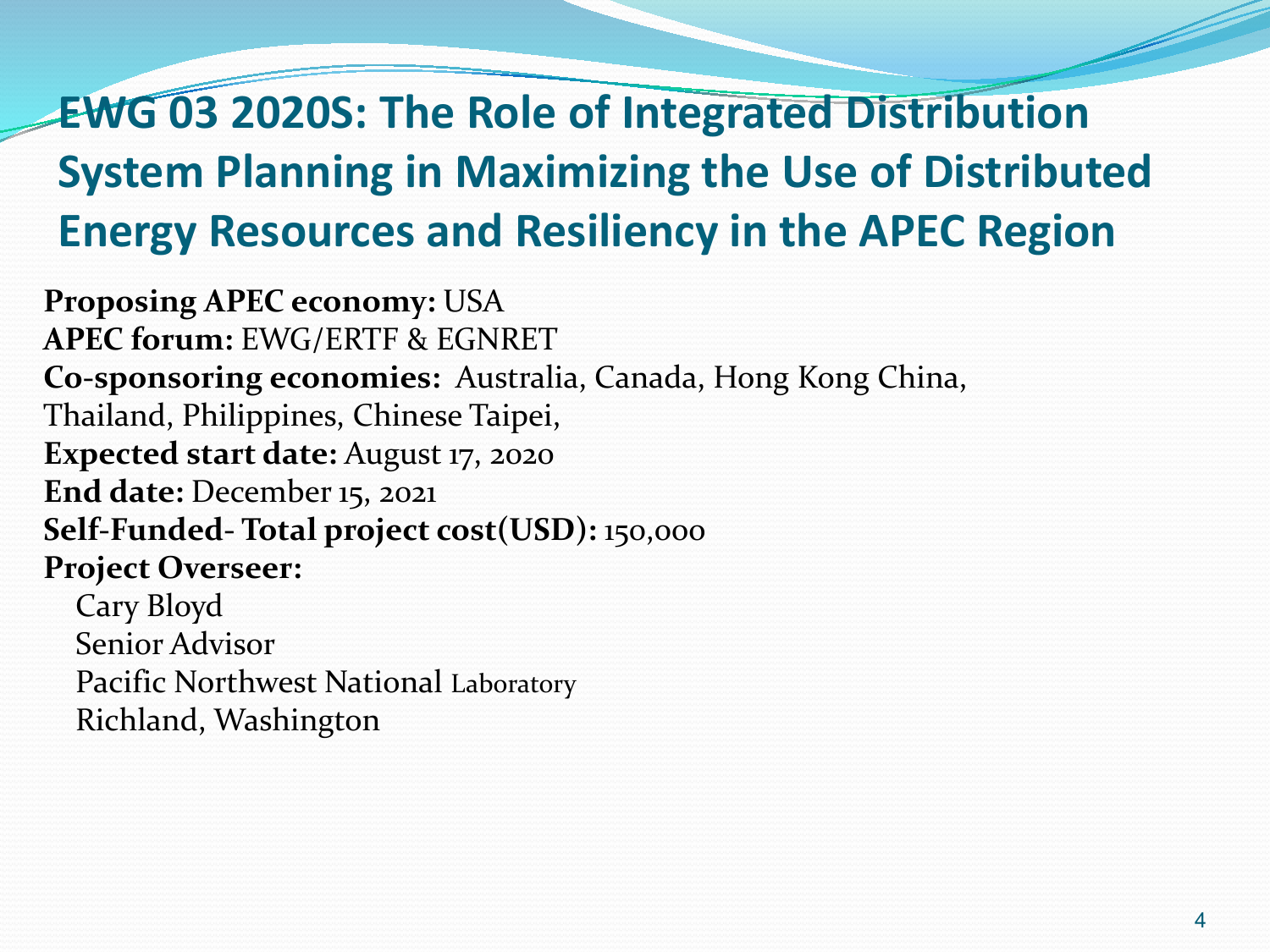Electrical distribution systems have a critical linkage to energy resiliency in that 80%-90% of customer outages originate in the distribution system and are critical to implementing distributed energy resources

The report concentrated on six themes:

- Transparent Distribution System Planning Regulation & Architecture
- Planning for Electric Vehicles & Their Potential
- Leveraging Distributed Energy Resource for Reliability & Resilience
- Increasing Situational Awareness
- Allowing for Microgrids
- Equitable Recovery Strategies

Status: Completed, report available at:

[https://www.apec.org/publications/2022/03/the-role-of-integrated-distribution-system](https://www.apec.org/publications/2022/03/the-role-of-integrated-distribution-system-planning-in-maximizing-resiliency-in-the-apec-region)planning-in-maximizing-resiliency-in-the-apec-region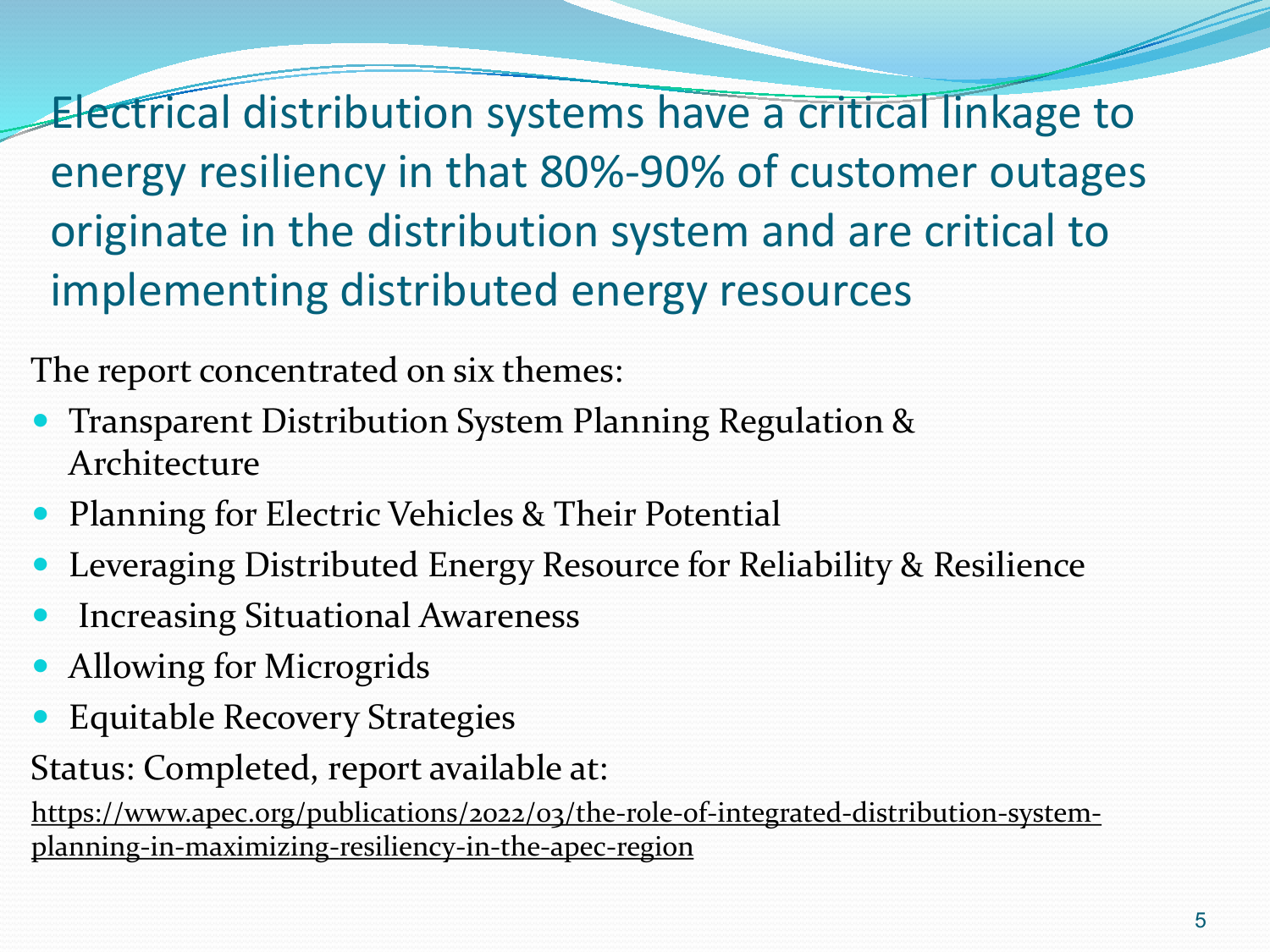**USA 2021 Session 1 Project: Lessons learned on resiliency and uptake of variable energy resources from islanded grids that support APEC clean energy goals (EWG 04 2021A)**

### **APEC forum: EWG/ERTF & EGNRET Project Outputs**

**Co-sponsoring economies:** Australia, Canada, Hong Kong China, Thailand, Philippines, Chinese Taipei, **Start date:** January 3,2022 **End date:** May 31, 2023 (a project extension has been received) **Expected project cost(USD):** 120,ooo **APEC (USD):** 100,000 ASF/EELCER **Project Overseer:**

Cary Bloyd

Senior Advisor

Pacific Northwest National Laboratory Richland, Washington

**Status:** Consultant RFP issued

- The project report will provide a summary of the costs and operational experiences of providing reliable electricity while utilizing maximum variable energy resources from islanded grids in the APEC region
- A secondary output will be a one-day virtual meeting held midway through the project which will enable the feedback from the participants to be incorporated into the research and then the final report